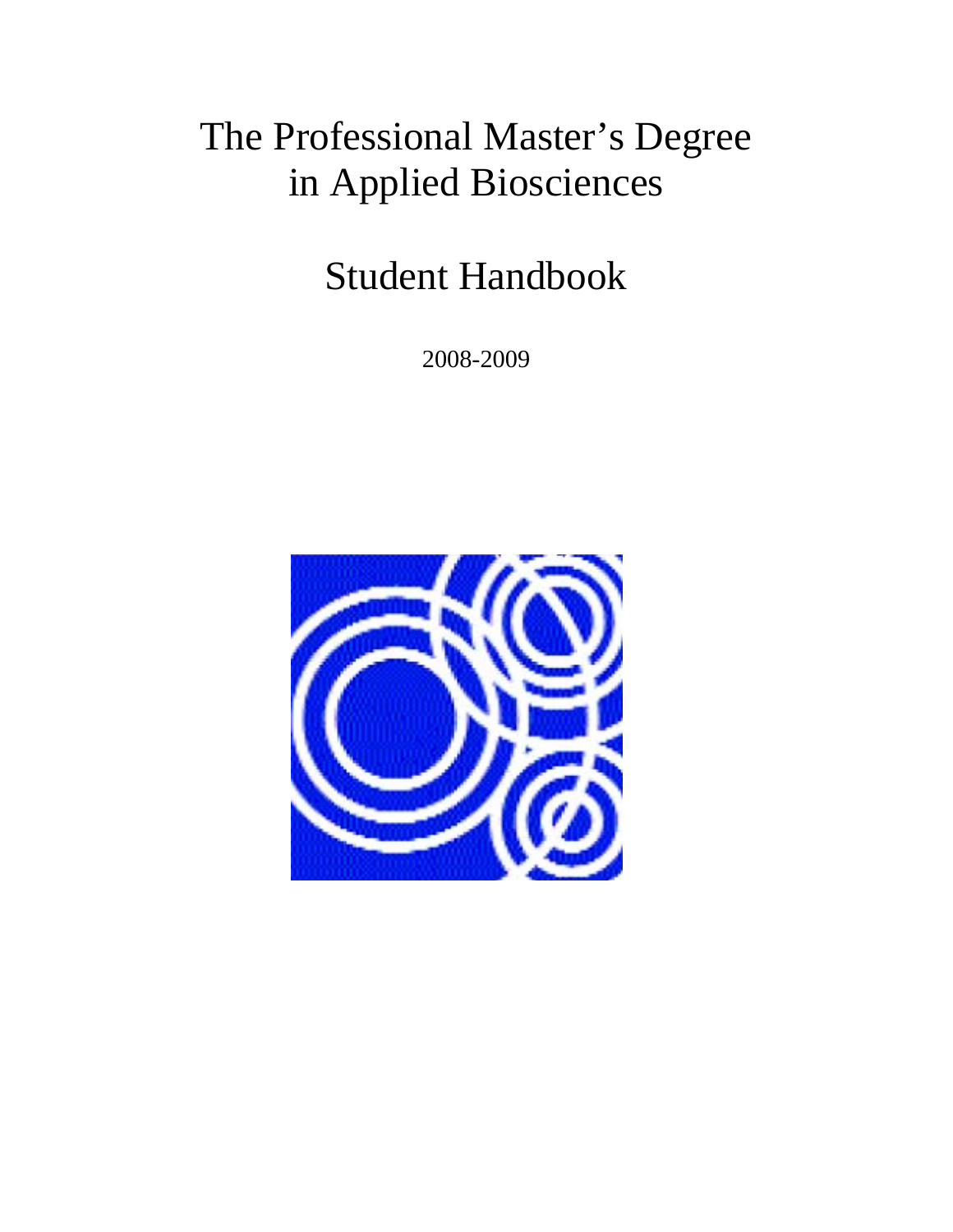## **Table of Contents**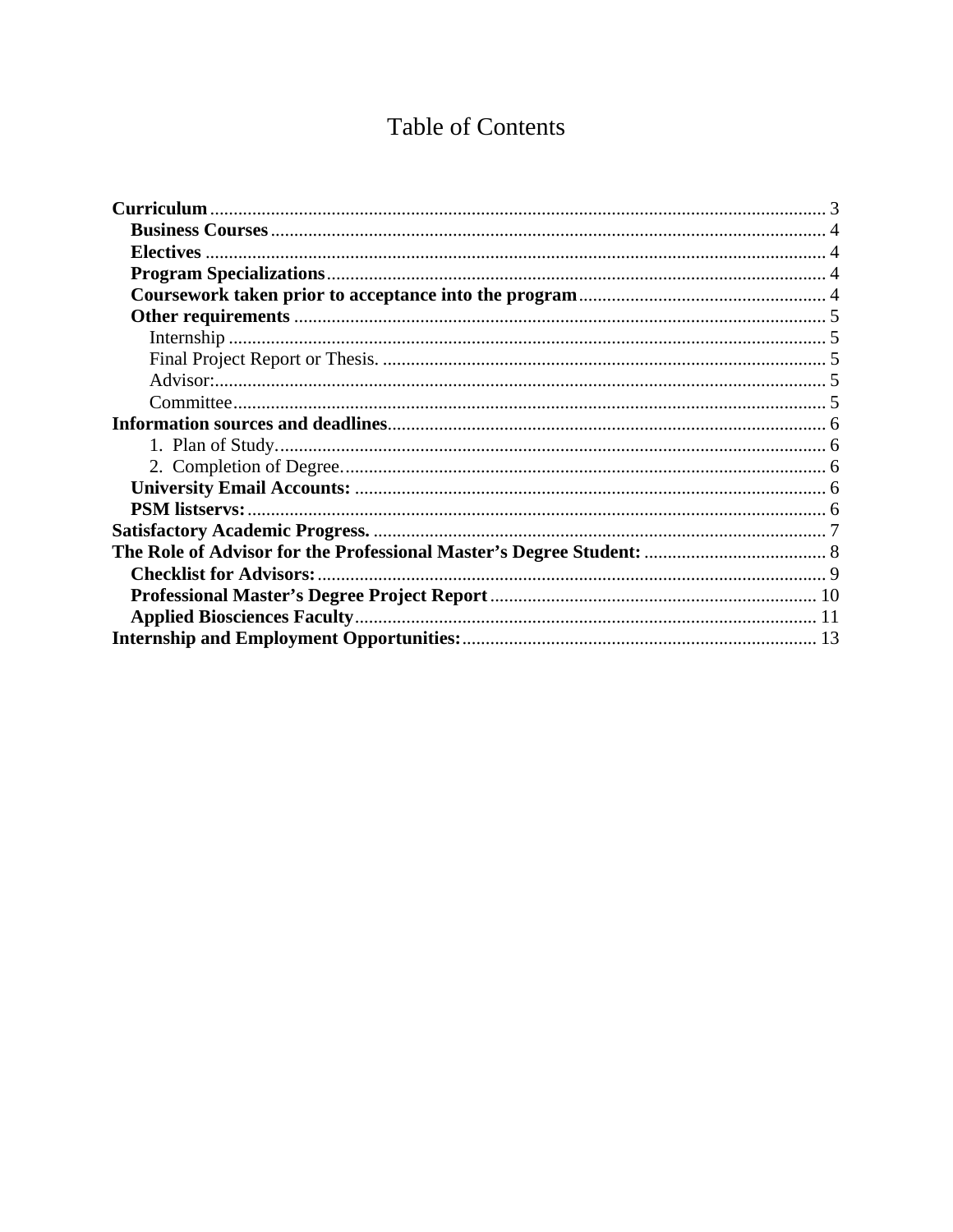Requirements for the Professional Master's Program in Applied Biosciences

## **Curriculum**

36 hours minimum required (2 years full time, 6 years maximum)

| Course #                                                                                                                                               | <b>Course Name</b>                                                                                                                                                                                                                                                                                                           |                                                                    |  |
|--------------------------------------------------------------------------------------------------------------------------------------------------------|------------------------------------------------------------------------------------------------------------------------------------------------------------------------------------------------------------------------------------------------------------------------------------------------------------------------------|--------------------------------------------------------------------|--|
|                                                                                                                                                        | <b>Core Science Courses (Required)</b><br>Since students may specialize in any relevant biological discipline,<br>the core courses will be determined by the advisor and committee<br>At least 12 units of graduate level graded science courses must be<br>completed                                                        | 12                                                                 |  |
| <b>MCB 568</b><br><b>MCB 589</b><br>or PLS 627<br>or PLP 528<br><b>MCB 595B</b>                                                                        | <u> Electives-Major – (see Electives section)</u><br>Nucleic Acids<br><b>Cancer Genetics</b><br><b>Advanced Genetics</b><br><b>Microbial Genetics</b><br>Journal Club $(1 \text{ unit})$ – or any biology department journal club                                                                                            | 4<br>3<br>3<br>3                                                   |  |
| <b>MATH 509c</b><br><b>PLS 595d</b><br><b>ENGR 512A</b><br><b>ENGR 512B</b><br><b>ENGR 554</b><br><b>LAW 655G</b><br><b>LAW 664</b><br><b>MCB 595F</b> | Electives - Other<br><b>Statistics for Research</b><br><b>Regulatory Issues for Laboratory Management</b><br>Management of Technology I<br>Management of Technology II<br>Law for Engineers/Scientists<br>Law and Science<br>Biotech Startup Co: Law, Science & Business Issues<br>Topics in Entrepreneurship for Scientists | 3<br>3<br>$\frac{3}{3}$<br>3<br>$2 - 3$<br>$1 - 3$<br>$\mathbf{1}$ |  |
| <b>BNAD 510</b><br><b>MIS 578</b>                                                                                                                      | <b>Business Courses Required</b><br><b>Business Fundamentals for Scientists</b><br>Project Management                                                                                                                                                                                                                        | 3<br>$\overline{3}$                                                |  |
| XXX 5/699<br>XXX 693                                                                                                                                   | <b>Internship Options</b><br><b>Independent Study</b><br>Internship                                                                                                                                                                                                                                                          | $1 - 5$<br>$3-6$                                                   |  |
| <b>MCB 910</b>                                                                                                                                         | Thesis/Report<br>Project Report / Thesis                                                                                                                                                                                                                                                                                     | $1 - 8$                                                            |  |

<sup>&</sup>lt;sup>1</sup> Electives are chosen based on the specialization the student chooses, and can either be in a core science, or other business and/or management courses.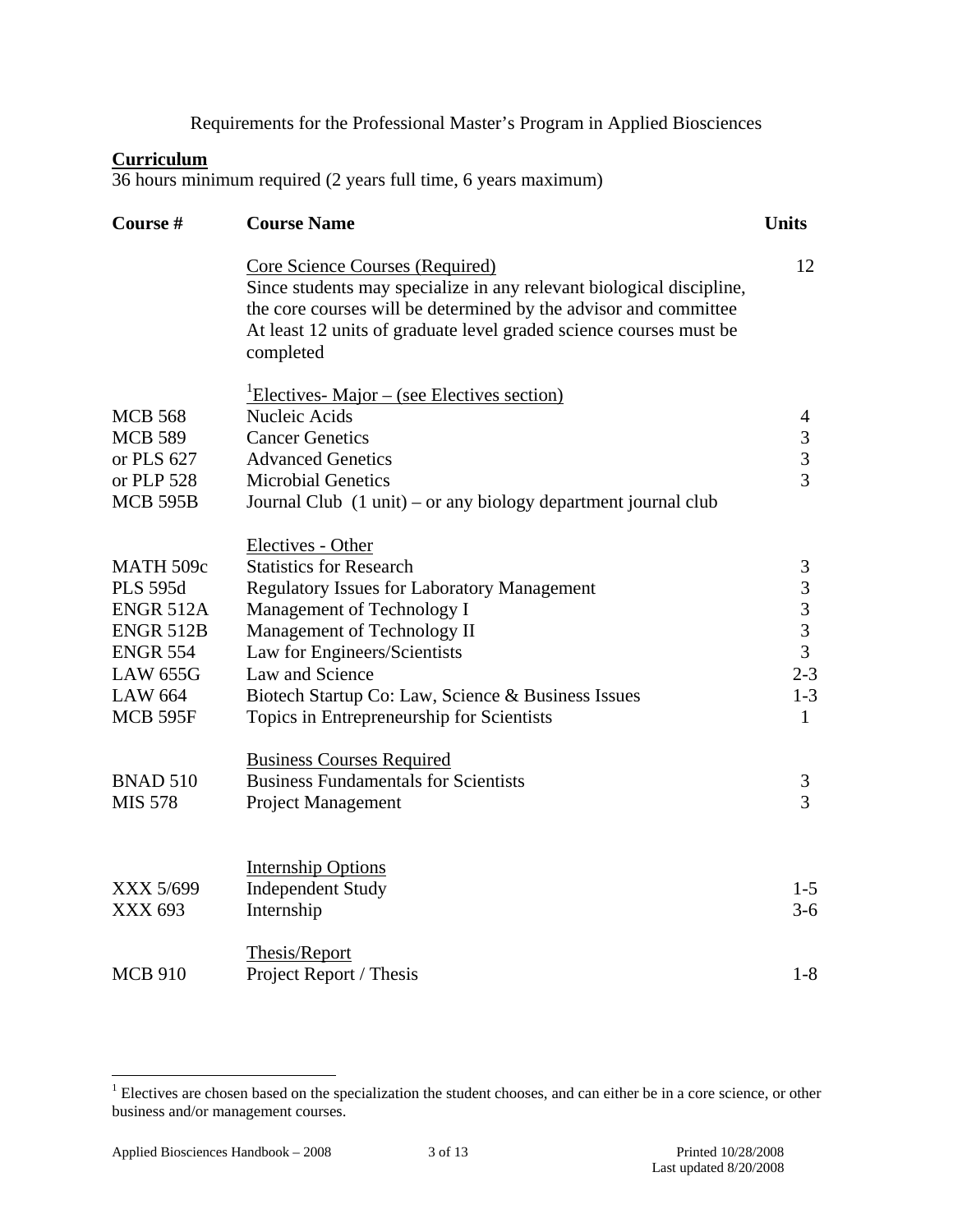#### *Business Courses*

The two courses that are required from the Eller College are BNAD 510 and MIS 578. These courses were designed for the Professional Master's Program and require special admittance. In a addition, MCB 595f Topics in Entrepreneurship for Scientists is available for students for credit. Students are encouraged to attend this class to meet industry leaders. Other business and law courses are available. To sign up for these classes, contact Lindy Brigham.

#### *Electives*

Electives are chosen from a broad range of subjects depending on the student's interests and career choices. Options include courses from Molecular and Cellular Biology, Cancer Biology, Biochemistry, Physiology, Entomology, Pharmacology and Toxicology, Neurosciences, Ecology and Evolutionary Biology, Plant Sciences, Plant Pathology and Microbiology and Veterinary Sciences. Students should start working with an advisor as soon as possible to identify a specialization to follow and develop a Plan of Study.

#### *Program Specializations*

The Applied Biosciences program is intended to be 'self-guided' in the sense that students develop their own curriculum based on their career aspirations and qualifications needed by industry. Students may mix and match from any of the life sciences and ancillary courses offered. However, the following 'options' are possible guidelines for students to follow based on past students experiences. The curriculum for each option is outlined in the document Applied Biosciences Specialization Options.

#### *Coursework taken prior to acceptance into the program*

The total number of units of coursework taken as an undergraduate, in graduate non-degree status and transferred from other institutions can be no more than 12. Please refer to the form entitled 'Evaluation of Transfer Credit'. This form is due at the Graduate College before the end of the first year in residence.

General limits on the 12 units taken prior to acceptance into the program:

- Not more than 6 units of University of Arizona undergraduate coursework at the 400 level can be accepted into a master's program, **only if they were not used toward the undergraduate degree**.
- No more than 12 units of coursework taken in graduate non-degree seeking status may be used toward a master's degree.
- Transfer work may not exceed 20% of the required number of units for the master's degree being sought.

For further details, please consult the Graduate College website. http://grad.arizona.edu/current-students/program-requirements/masters-degrees/creditrequirements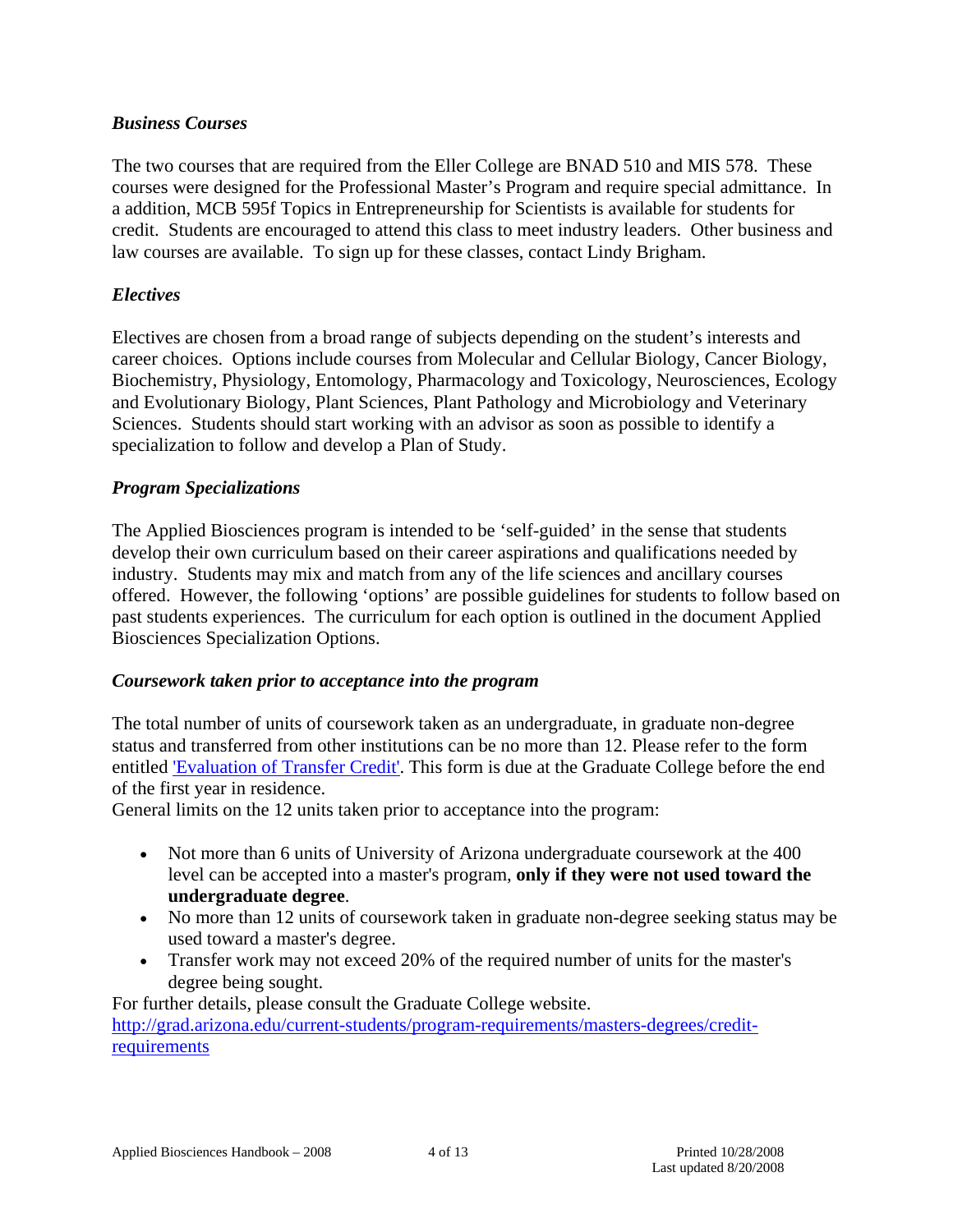#### *Other requirements*

#### **Internship**

The Internship should expose the student to a hands-on experience in an environment that may be of interest to them for a career, whether it is in industry or in a research laboratory. Credit will be based on an academic project associated with the internship. In some cases, the academic project may be the thesis or final project for the entire program. The internship is waived for students who are currently full-time employees in industry; however, a written record/project associated with their work experience is required. All students registered for Internship credit must submit an Internship Report regardless of whether the internship is used for the final Project Report.

#### **Final Project Report or Thesis.**

Some type of culminating written record of the student's internship project or research is required. It may be in the form of a Master's thesis or a significant report typical of those used in a specialty, such as a technical report, user manual, or portfolio. The project will be defined by the student's advisor and committee. Good organizational and writing skill should be demonstrated in the production of this document. The student will defend and/or present their final project/thesis for their committee and peers.

#### **Advisor:**

Upon admittance to the Applied Biosciences program, the initial advisor will be Lindy Brigham. The student will work with Dr. Brigham to determine their initial course schedule, career goals, and identify a major advisor. The major advisor is responsible for approving the student's Plan of Study and will work with them to develop the internship experience and final project report. A major advisor should be selected by the end of the first semester.

#### **Committee**

The committee consists of the student's advisor and two other members of the academic community. The advisor generally suggests appropriate committee members based on the students career goals. In the Applied Biosciences program it is usually helpful to have at least one committee member with ties to industry. While the advisor and one other committee member must have an official appointment at the University of Arizona, the third committee members may come from the community or other institutions. Members from outside the University must be approved by the Graduate College (http://grad.arizona.edu/currentstudents/program-requirements/masters-degrees/masters-committees) Students may not schedule a final defense without at least one prior meeting with their full committee.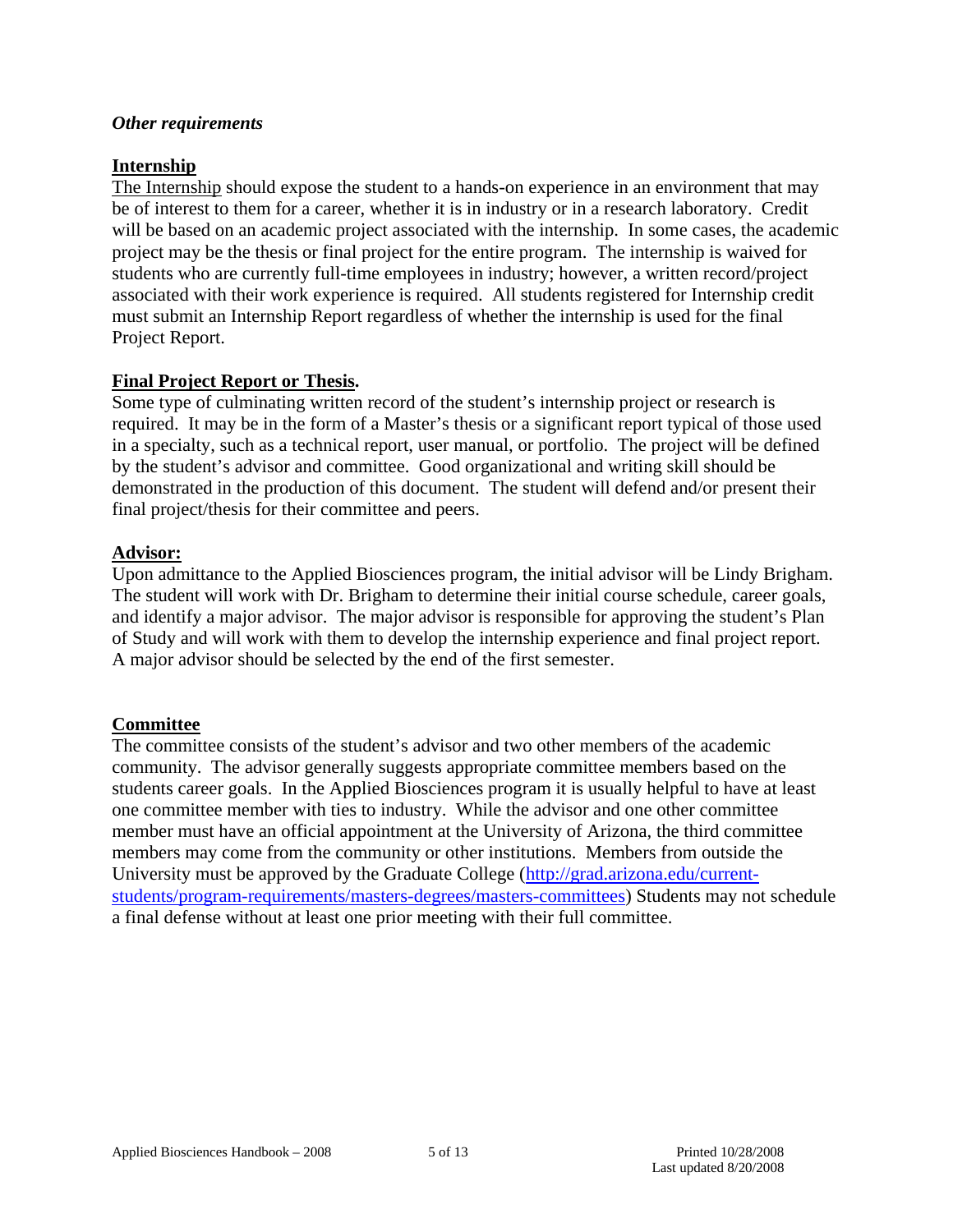#### **Information sources and deadlines**

It is the student's responsibility to be aware of and plan for the requirements of the Graduate College.

The two documents required by the Graduate College are:

#### **1. Plan of Study.**

https://grad.arizona.edu/Current\_Students/

Start this document as soon as you sign up for classes, it will be used as a working document until it is finalized. It will usually be completed after your second semester after working with you advisor. Fill out on line and print it out. Have your advisor sign it, then the Head of Molecular and Cellular Biology in LSS 444, and submit to the Graduate College.

#### **2. Completion of Degree.**

#### https://grad.arizona.edu/Current\_Students/

In the final semester, check the deadline for this document. Fill out on line. Bring it to your final defense. Your committee members will sign it. Then bring it to Lindy Brigham for final review. The final signature required is Kate Dixon. Then take it to the Graduate College.

#### *University Email Accounts:*

All students are required to have a University of Arizona email account. This is the official mechanism for communication. If you use other email addresses, have your UA email forwarded to that address.

http://computing.arizona.edu/accounts/index.shtml

#### *PSM listservs:*

Upon your acceptance into the program, you will be put on two listservs that are used to send information on issues pertinent to the program.

PSM@listserv.arizona.edu Is a general listing of students, alumni, members of the University of Arizona who have a connection to or interest in the PSM, and community members who have an interest in the program through industry or government connections.

PSM-students@listserv.arizona.edu is for the students enrolled in any of the PSM programs.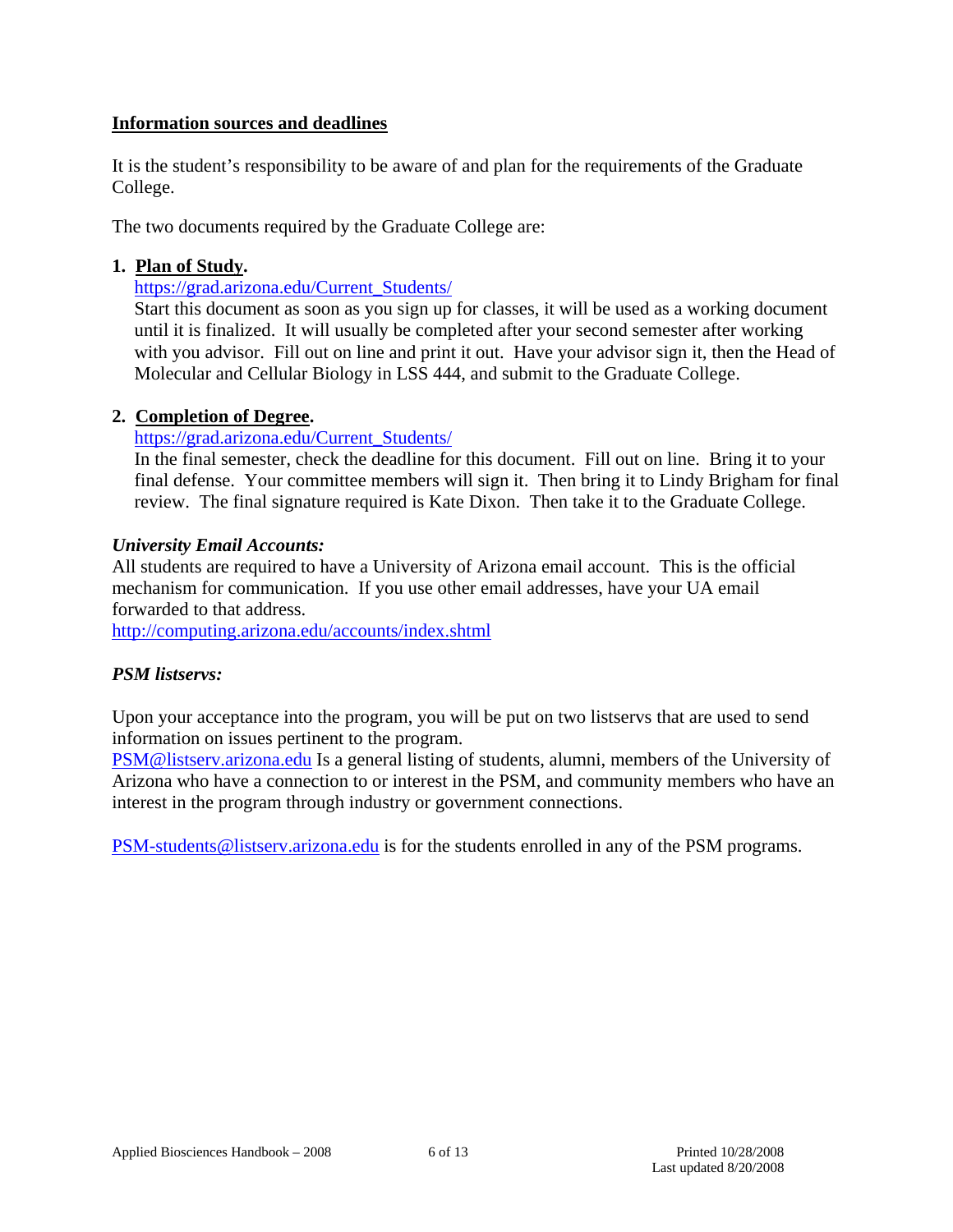#### **Satisfactory Academic Progress.**

(This document is on file in the Graduate College to ensure students have an adequate understanding of the expectations of the program.)

The Professional Science Master's programs are designed to prepare students for employment in science based businesses. To that end, students are expected to participate in the opportunities offered for professional development and connections to industry.

When a student fails to achieve a minimum 3.0 GPA or does not demonstrate satisfactory academic progress toward completion of degree according to the Program's written policies, the Program will request that the Graduate College convert the student to non-degree graduate status.

#### Professional Opportunities:

- 1. *Resumes*. Students will develop a professional resume within their first semester.
- 2. *Industrial Colloquium*. All students will attend the weekly colloquium for a minimum of 4 semesters. One of these semesters must be for credit.
- 3. *Industry meetings*. Students are expected to attend at least one industry meeting when volunteer opportunities are available.

#### Coursework:

- 1. *Time limits*. All course work must be completed within 6 years of the start of the program.
- 2. *Required courses*. All students must complete the required coursework with a minimum of a 3.0 GPA and minimum of 3.0 for each required course. Substitutions for the core required courses must be requested in writing.

#### Other Requirements:

- 1. *Internship.* All students must complete an internship in a facility deemed suitable by their committee.
- 2. *Internship report.* The student will submit a 1 to 2 page report on their internship at the end of the semester in which they are enrolled for internship units.
- 3. *Final Project Report*. In most cases, the internship experience will form the basis of the student's final project report. The scope and form of the report will be determined by the students committee.
- 4. *Final Project Defense*. Students are expected to give a formal, public seminar as part of their final defense.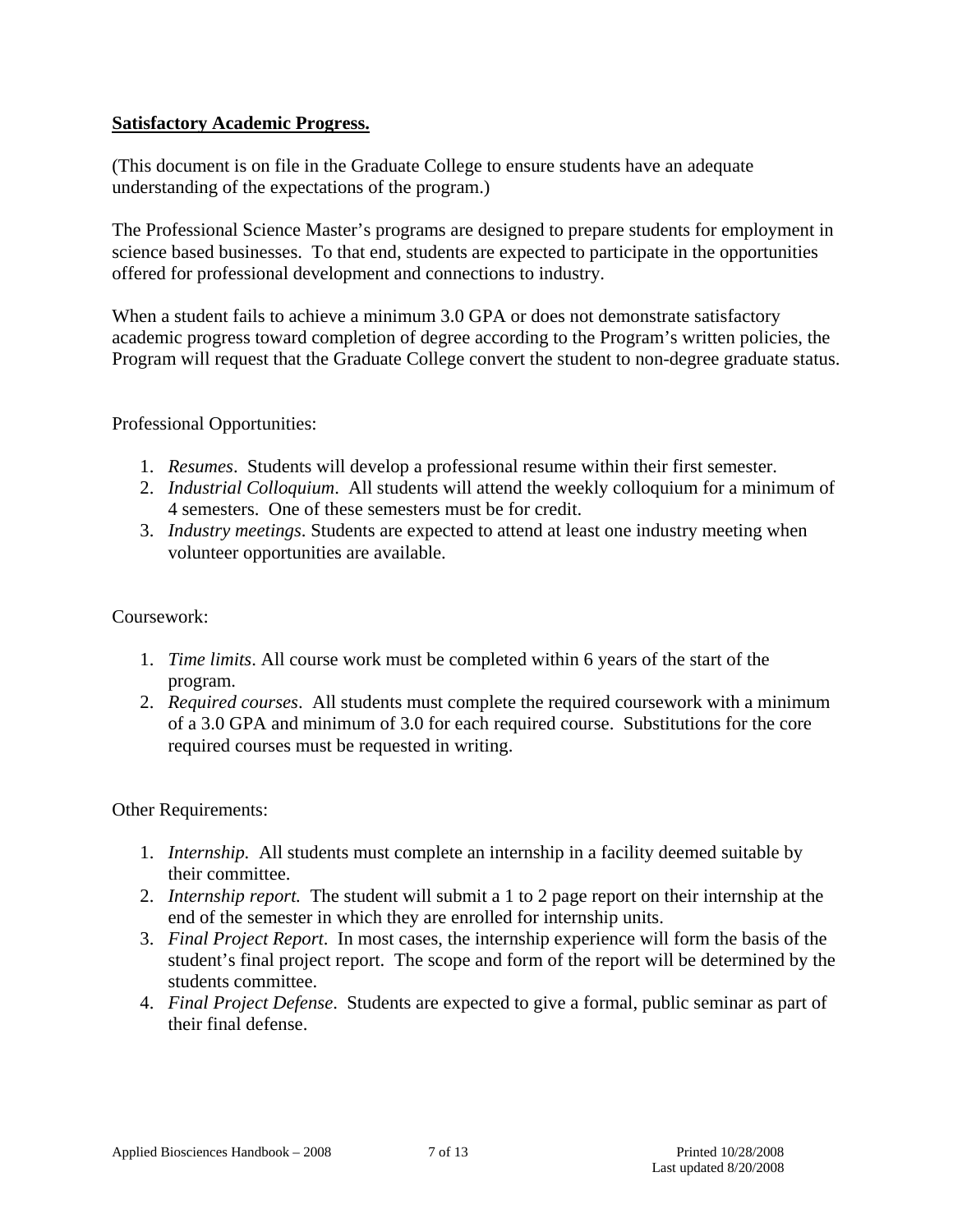#### **The Role of Advisor for the Professional Master's Degree Student:**

The advisor is to be chosen in the first semester of the program. Accepted students who have already chosen their area of specialty may identify and contact faculty before the start of their first semester. Students who have not chosen a specialty will be assigned a temporary advisor at the beginning of their first semester.

The advisor's responsibility is to guide the student in their choice of course work, lab experience if necessary including rotations, and internship selection. The **Plan of Study** should be filled out in the first semester as a tool to defining the students overall plan. It should be finalized and submitted to the Graduate College in the students second semester. The Plan may be amended at any time after submission.

While there are three required science courses, exceptions may be made on a case-by-case basis depending on the student's interests and career goals. The advisor may determine the appropriate course work for the student.

At the master's level, the committee consists of the advisor and two other members. Non-tenure track faculty and persons outside the university may be included with written permission. (Request to Approve Membership on Graduate Student Examination Committees) The other committee members should help round out the student's educational experience and help in areas outside the advisor's expertise. For instance, members may be from other academic units, business units, the business school, or an outside company.

The students are required to produce and defend documentation of their level of achievement in the program, work comparable to the thesis. This work is usually based on the internship experience of the student and it is therefore critical that the students work with their advisor on the procurement of the internship, the expectations of the internship and the specifications of the final documentation. Internships are usually with commercial ventures, but may be in academic or other governmental labs where appropriate. Examples of final projects are case-studies, standard operating procedure manuals, other user manuals, market analyses, grant proposals or any documentation deemed appropriate. In the final semester, the student will present their work in a public forum and defend the work to their committee.

The final documentation required is the **Completion of Degree** form to be signed by all committee members when the final project meets their expectations.

Students are required to attend the Industrial Colloquium series every week.

It is up to the advisor to determine which departmental programs the student should participate in including seminars and journal clubs. It is the student's responsibility to be aware of deadlines and requirements.

The Coordinator for the Applied Biosciences Program will work with all advisors and students to answer questions, help find internships, and help determine the nature and scope of the final project.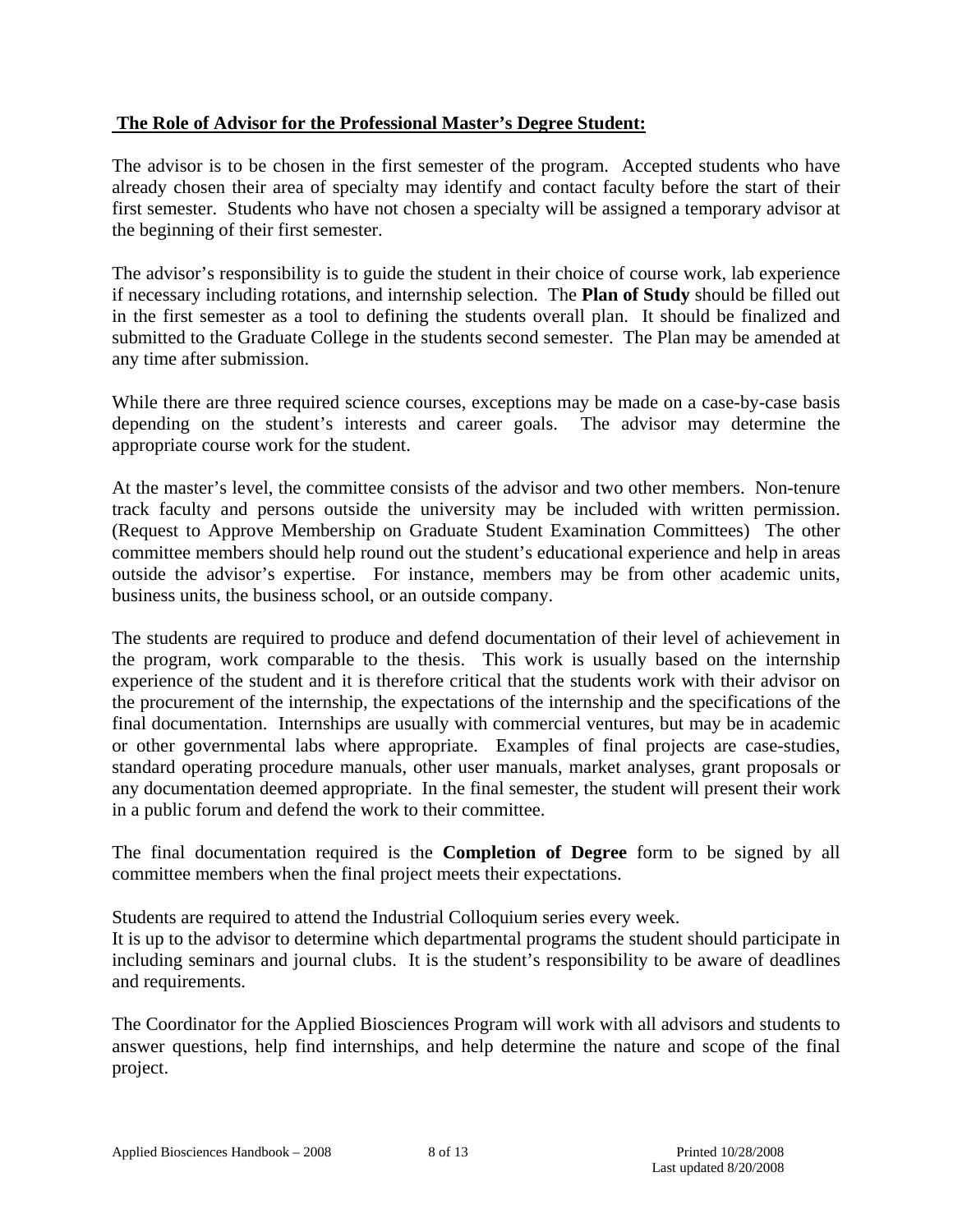#### *Checklist for Advisors:*

#### 1<sup>st</sup> Semester

- Meet with student and outline plan
- Have student fill out **Plan of Study**
- Help student select other committee members
- Have student start research for internship options
- Have potential transfer credit evaluated:

(http://grad.arizona.edu/current-students/program-requirements/masters-degrees/transfer-creditfor-masters)

#### $2<sup>nd</sup>$  Semester

- Help student procure internship
- Have student file Plan of Study

#### Summer

- If not done before, outline expectation for final project scope and documentation.
- Evaluate student report on internship.

## 3<sup>rd</sup> Semester

- Make final determination about scope and expectations for final project.
- Make final adjustments to students course work.
- 4th Semester
- Help student finalize project and prepare for presentation
- Confer with committee on expectations and format for student's final defense.
- After defense, sign **Completion of Degree** form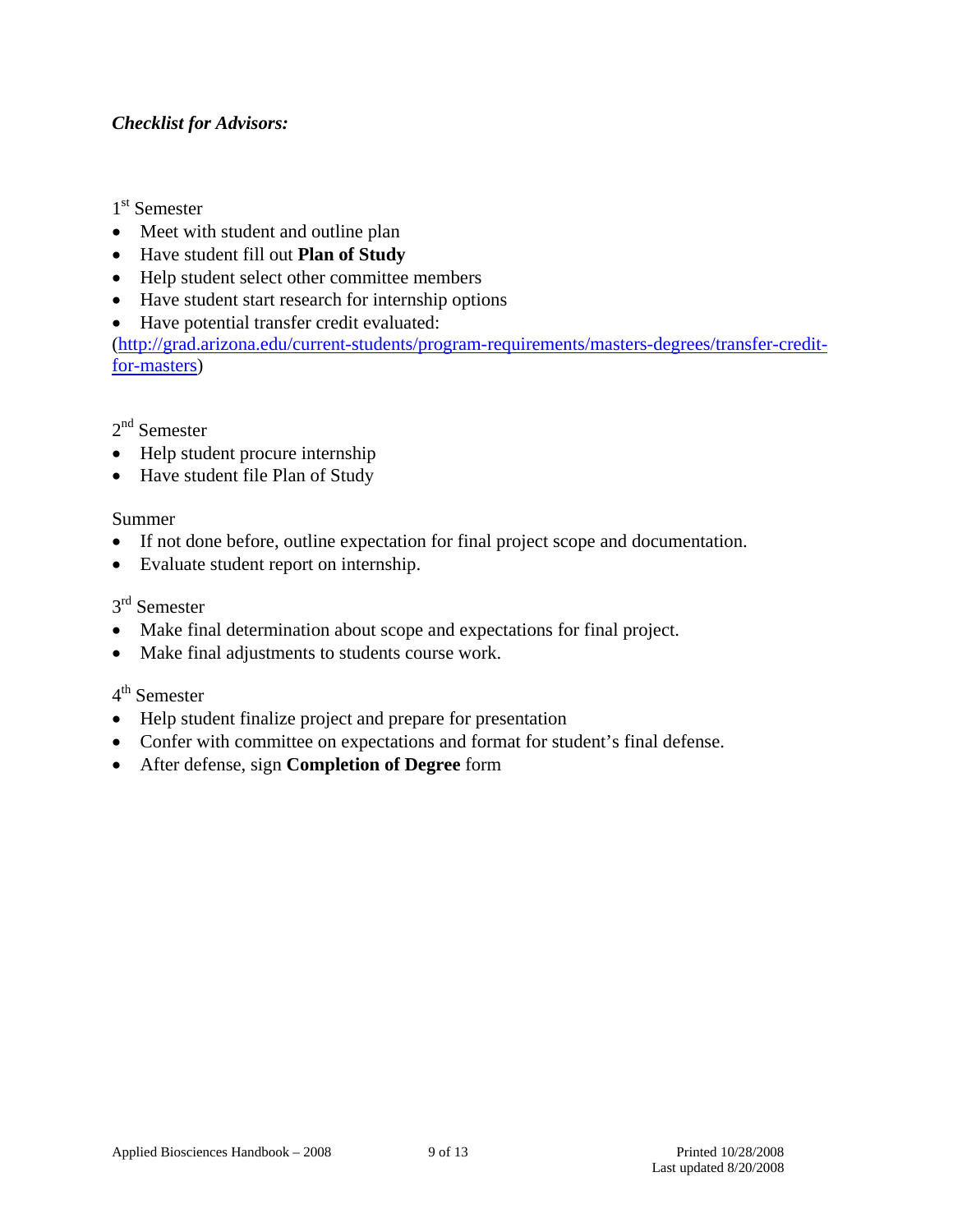#### *Professional Master's Degree Project Report*

The purpose of the Final Project Report is for you and your committee to assess what you learned from the program and give you experience writing for business. The process of writing it should help you to put together all the pieces of the program and help **you** to evaluate what you have learned. While this report is not a thesis, it should be as comprehensive and rigorous as one. The level of detail and analysis should be comparable. The only difference is that you are doing a VERY interdisciplinary project and this is reflected in the flexibility of the guidelines.

As you design the report, keep in mind the stated purpose of this program and why you enrolled.

#### **Possible Forms the Report May Take – Examples:**

- 1. Report on your Internship
	- a. Your internship should entail a real project. Documentation involved in this project can form the basis of the final project report.
	- b. If the project does not entail specific documentation, write up the rationale and results of the project.
	- c. If you are doing a report on your internship in a science based company, the basic format of the report should be a history of the organization, the mission of the organization, the science involved, how your project fits into the mission of the organization (your research may be included as a journal article or short communication within this report). Each part may have be more or less detail depending on the focus of the report. Be sure you explain at the outset the scope of the report and the issues you will be dealing with. It is always helpful in any writing to understand who your audience is and what you are trying to tell them. What contributions did you make to the organization? By the science you did, your role/job within the organization, how your job connects to others within the organization.
- 2. Case study
- 3. Regulatory/QA/Biosafety
	- a. Standard Operating Procedures Manual
	- b. Submit an IND or NDA to the FDA
- 4. Grant Proposal
	- a. NIH SBIR
	- b. Regional grants in economic development
- 5. Business plan
	- a. If you are doing the certificate in Entrepreneurship, your business plan is the basis of the final report.
	- b. Other options may exist in different areas

The report should show the scope and depth of what you have learned in your internship experience.

Please consult with your committee on your report and make sure they are all in agreement on the scope and direction as you go along.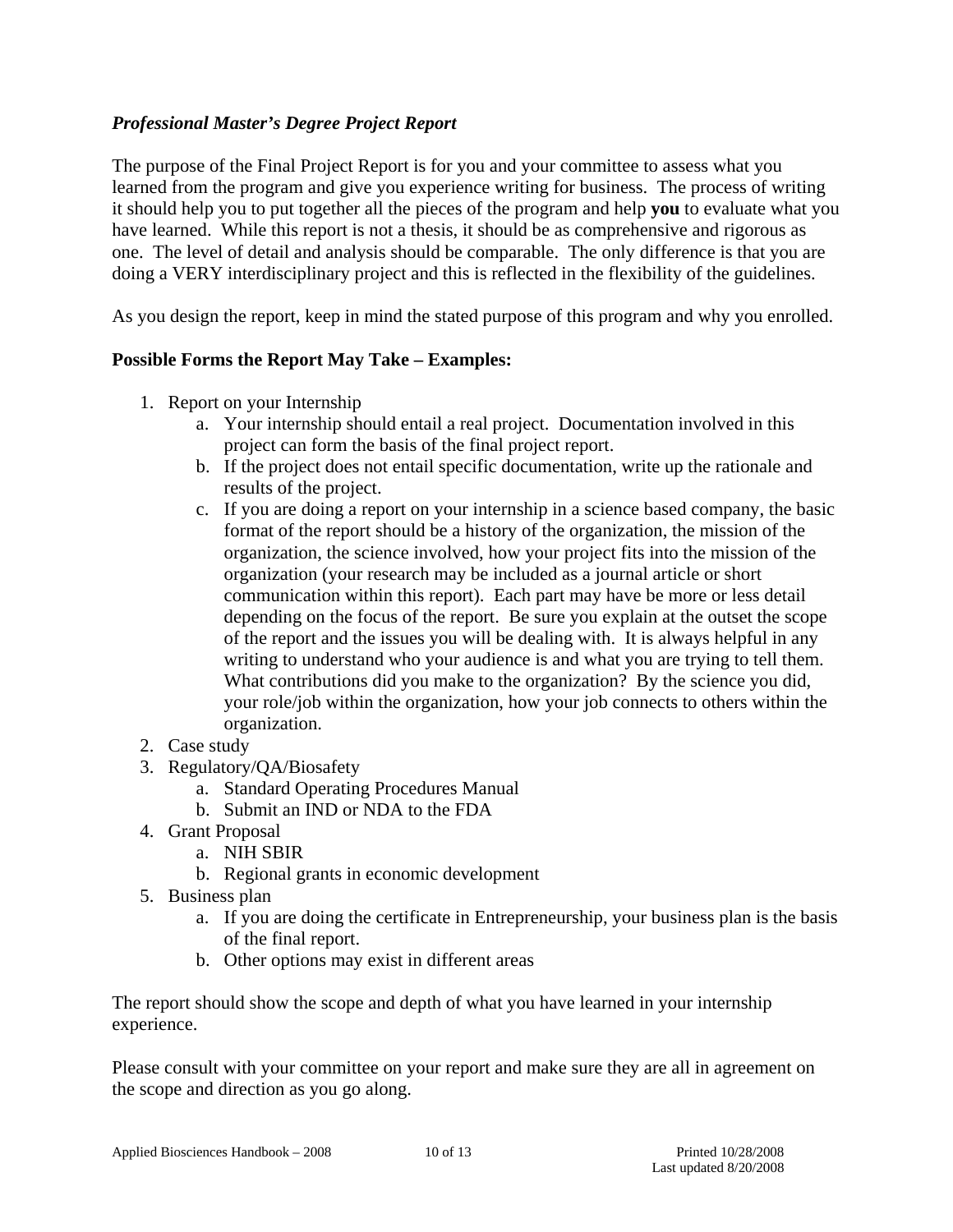## *Applied Biosciences Faculty*

Faculty may be drawn from any of the life science disciplines. The following faculty have participated in the program.

| <b>Faculty</b>        | <b>Department</b>                                | <b>Title</b>                  | <b>Connections</b>                               |
|-----------------------|--------------------------------------------------|-------------------------------|--------------------------------------------------|
| David Adelman         | Law Instruction                                  | <b>Associate Professor</b>    | Law of Biotech                                   |
| Felix Ayala-Fierro    | Dial Corporation                                 | Sr. Toxicologist              | Industry                                         |
| Thomas O. Baldwin     | Biochemistry                                     | Professor, Department<br>Head |                                                  |
| Jennifer K. Barton    | Biomedical Eng., Electrical<br>and Computer Eng. | <b>Associate Professor</b>    | ARL, BIO5                                        |
| David Besselsen       |                                                  |                               |                                                  |
| G. Tim Bowden         | <b>Radiation Oncology</b>                        | Professor                     |                                                  |
| Gail Burd             | <b>MCB</b>                                       | <b>Associate Dean</b>         |                                                  |
| James K. Collins      | Vet Science &                                    | Professor, Department         | Veterinary applications                          |
|                       | Microbiology                                     | Head                          |                                                  |
| Mathew H Cordes       | <b>Biochemistry BMCB</b>                         | <b>Assistant Professor</b>    |                                                  |
| Michael Cusanovich    | Biochemistry                                     | Professor                     | <b>BIOSA, ARL</b>                                |
| Pierre A. Deymier     | Materials Science and<br>Engineering             | Professor                     | Nanotechnology                                   |
| Kathleen Dixon        | Molecular and Cellular                           | Professor, Department         |                                                  |
|                       | <b>Biology</b>                                   | Head                          |                                                  |
| Robert T. Dorr        | Pharmacology                                     | Professor                     | <b>Amplimed Corporation</b>                      |
| Suzanne Dubuque       | Office of Technology                             | Licensing Associate / Life    | <b>Tech Transfer</b>                             |
|                       | Transfer                                         | Sciences                      |                                                  |
| George Frisvold       | <b>Agriculture and Resource</b><br>Economics     | <b>Associate Professor</b>    |                                                  |
| Jay G. Gandolfi       | <b>Pharmaceutical Sciences</b>                   | Professor, Dept Head          | Dial Corporation                                 |
| Eugene W. Gerner      | Cell Biology and Anatomy                         | Professor                     |                                                  |
| <b>Robert Gillies</b> | Biochemistry and<br>Molecular Biophysics         | Professor                     | <b>Biomedical Imaging</b>                        |
| Thomas M. Grogan      | Pathology                                        | Professor                     | Ventana Medical Systems                          |
| Raphael P Gruener     | Sci and Tech Park                                | Scientist in Residence        | UA Science and<br><b>Technology Park</b>         |
| Roberto Guzman        | Chemical and                                     | <b>Associate Professor</b>    | Nanotechnology                                   |
|                       | <b>Environmental Engineering</b>                 |                               |                                                  |
| Marilyn Halonen       | Pharmacology                                     | Professor                     |                                                  |
| Michael F. Hammer     | ARL -interdisciplinary                           | Associate Research            | Forensics                                        |
|                       | EEB, Anthropology                                | Scientist                     |                                                  |
| Sherry Hoskinson      | Eller Center                                     | Director                      | Entrepreneurship                                 |
| James B. Hoying       | Arizona Research Labs                            | <b>Associate Professor</b>    | Nanotechnology                                   |
| Victor J. Hruby       | Biochemistry, Chemistry,<br><b>ARL</b>           | Professor                     | Drug Discovery                                   |
| Laurence Hurley       | Pharmacology and<br>Toxicology                   | Professor                     | BIO <sub>5</sub>                                 |
| Elaine L. Jacobson    | Pharmacology and<br>Toxicology                   | Professor                     | Niadyne, Inc.                                    |
| Myron Jacobson        | Pharmacology and<br>Toxicology                   | Professor                     | Niadyne, Inc.                                    |
| Richard A. Jorgensen  | <b>Plant Sciences</b>                            | <b>Associate Professor</b>    | Editor of the Plant Cell -                       |
|                       |                                                  |                               | previous connections with<br>industry Ag Biotech |
| James King            | Psychology                                       | Professor                     |                                                  |

Applied Biosciences Handbook – 2008 11 of 13 Printed 10/28/2008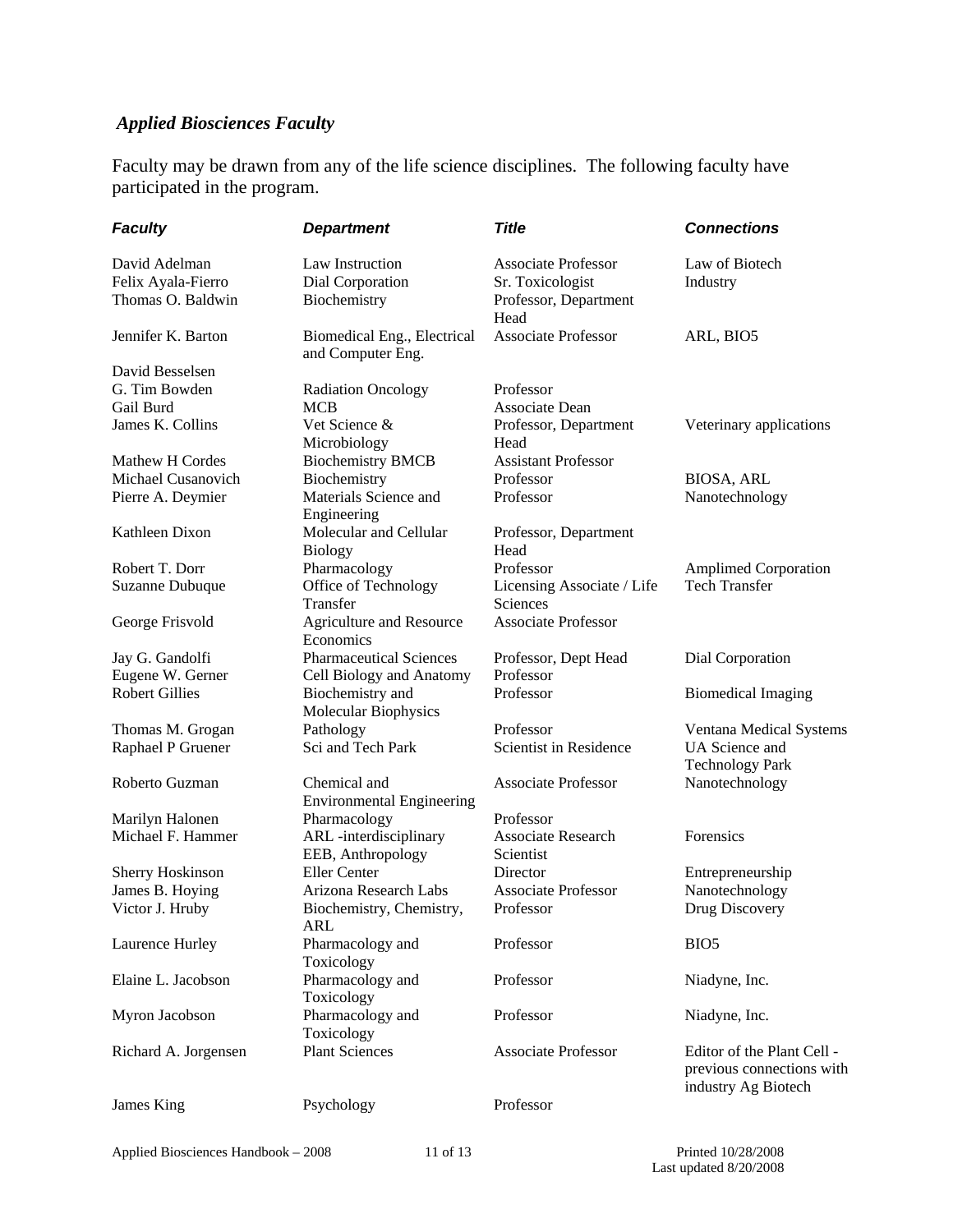| Walter Klimecki                          |                                |                                         | BIO <sub>5</sub>               |
|------------------------------------------|--------------------------------|-----------------------------------------|--------------------------------|
|                                          | Arizona Respiratory Center     | Associate Research<br>Scientist         |                                |
| Chieri Kubota                            | <b>Plant Sciences</b>          | <b>Associate Professor</b>              | <b>CEAC</b>                    |
| Thomas J. Lindell                        | <b>MCB</b>                     | <b>Associate Professor</b>              | <b>MCB</b> Advisor             |
|                                          |                                |                                         | <b>Clinical Trials</b>         |
| T Philip Malan                           | Pharmacology,                  | Professor                               |                                |
| Srinvas Manne                            | Anesthesiology<br>Physics      | <b>Associate Professor</b>              | Physics                        |
|                                          |                                |                                         |                                |
| Marilyn M. Marshall<br>Jesse D. Martinez | <b>Research Support Office</b> | <b>Quality Assurance Officer</b>        | <b>Quality Assurance</b>       |
|                                          | <b>Radiation Oncology</b>      | <b>Associate Professor</b><br>Professor |                                |
| John J. McGrath                          | Aerospace & Mechanical         |                                         | BIO <sub>5</sub>               |
|                                          | Engineering                    |                                         |                                |
| Thomas P. Miller                         | Medicine                       | Professor, Medicine                     |                                |
| David Mount                              | Molecular and Cellular         | Professor                               |                                |
|                                          | <b>Biology</b>                 |                                         |                                |
| Raymond B Nagle                          | Pathology, Cell Biology        | Deputy Director, Cancer                 | Ventana Medical Systems        |
|                                          | and Anatomy                    | Center; Professor                       | Science Advisor                |
| Carolyn Napoli                           | <b>Plant Sciences</b>          | Associate Research                      | <b>Bioinformatics</b>          |
|                                          |                                | Professor                               |                                |
| Mark A. Nelson                           | Pathology                      | Professor                               | <b>Clinical Trials</b>         |
| Nina Ossanna                             | Office of Technology           | Sr. Licensing Associate                 | <b>UA Office of Technology</b> |
|                                          | Transfer                       |                                         | Transfer, BIO5                 |
| Leland S. Pierson                        | <b>Plant Sciences</b>          | Professor                               | Office of Biosafety            |
| <b>Garth Powis</b>                       | Pathology                      | Professor                               | PROLX Pharmaceuticals,         |
|                                          |                                |                                         | Corp                           |
| Dennis T. Ray                            | Plant Sciences, Arid Lands     | Professor                               | Faculty Associate,             |
|                                          |                                |                                         | Academic Programs              |
| Lisa M. Rimsza                           | Pathology                      | <b>Associate Professor</b>              |                                |
| Gary Schwartz                            | Psychology                     | Professor                               |                                |
| Dan Stamer                               | Ophthalmology                  | <b>Associate Professor</b>              |                                |
| Mimi (Suzanne) Stratton                  | <b>Cancer Center</b>           | <b>Research Professor</b>               | <b>Clinical Trials</b>         |
| John B. Sullivan Jr.                     | Surgery                        | <b>Associate Professor</b>              |                                |
| Frans E. Tax                             | Molecular and Cellular         | <b>Associate Professor</b>              |                                |
|                                          | <b>Biology</b>                 |                                         |                                |
| Mary L Trammell                          | Office of Technology           | Senior Licensing Associate              | BIO-SA, Technology             |
|                                          | Transfer                       |                                         | Transfer                       |
| <b>Todd Vanderah</b>                     | Pharmacology                   | <b>Assistant Professor</b>              |                                |
| Koen Visscher                            | Physics, MCB                   | <b>Associate Professor</b>              | Nanotechnology                 |
| Daniel D. Von Hoff                       | Cancer Center division,        | Professor                               | <b>Translational Genomics</b>  |
|                                          | Medicine, MCB                  |                                         | Institute                      |
| Samuel Ward                              | <b>MCB</b>                     | Professor                               |                                |
| Marie Wesselhoft                         | Arizona Center for             | Director                                | Life Science Incubator         |
|                                          | Innovation                     |                                         |                                |
| Stu Williams                             | <b>Biomedical Engineering</b>  | Professor, Director                     | <b>Biomedical Engineering</b>  |
|                                          |                                |                                         | Program, ARL,                  |
| Donna M. Wolk                            | <b>Clinical Pathology</b>      | Assistant Professor,                    | VA Hospital - Molecular        |
|                                          |                                | Director                                | Diagnostics Lab                |
| Ray Woosley                              | Pharmacology, Medicine         | Professor                               | C-Path Institute               |
|                                          |                                |                                         |                                |